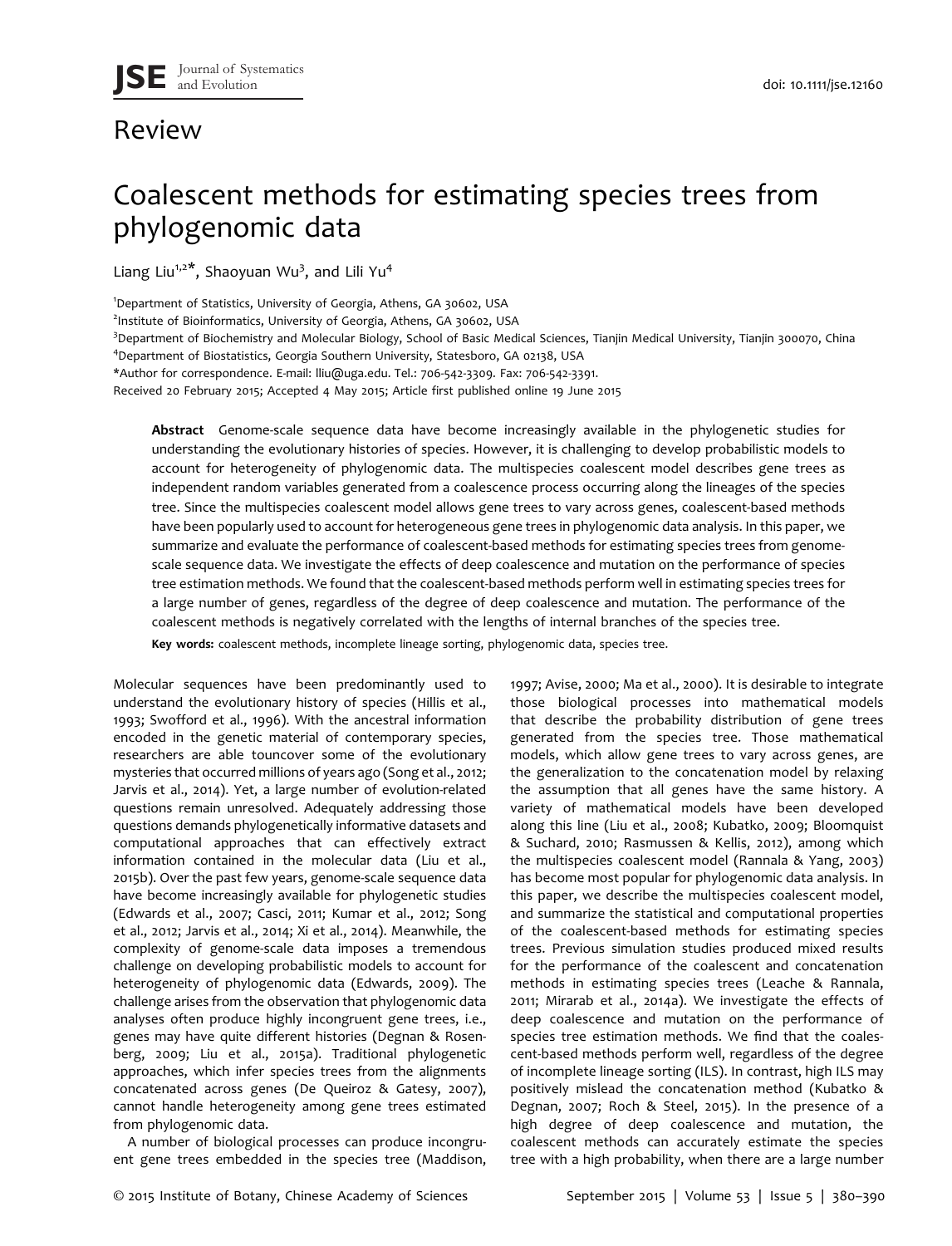of genes. The performance of the coalescent methods is negatively correlated with the lengths of internal branches of the species tree.

### The Multispecies Coalescent Model

The multispecies coalescent model was developed to deal with gene tree heterogeneity observed in multilocus sequence data (Rannala & Yang, 2003; Edwards et al., 2007; Liu & Pearl, 2007). The multispecies coalescent model extends the classical Kingman coalescent (Kingman, 1982) to multiple populations with evolutionary relationships described by a species tree. As discussed above, incongruent gene trees may result from many biological processes, including ILS, horizontal gene transfer (HGT), hybridization, recombination, and gene duplication/loss. The biological process that is primarily responsible for the incongruent gene trees may vary across species. Nevertheless, the coalescence process often serves as the null hypothesis (Liu et al., 2015b), and the evolution of individual genes is commonly modeled as a coalescence process occurring along the lineages of a species tree (Wakeley, 2008). When the effects of hybridization, HGT, and recombination are not negligible, the coalescent model can be generalized by integrating those biological processes into the model. Gene tree reconciliation methods estimate species trees by minimizing the distance between the species tree and gene trees caused by deep coalescence, HGT, and gene duplication/loss (Pamilo & Nei, 1988; Powell, 1991; Baum, 1992; Doyle, 1992; Hudson, 1992; Brower et al., 1996; Page & Charleston, 1997; Cao et al., 1998; Nichols, 2001; Pollard et al., 2006). It has been shown that the method for minimizing deep coalescence (Maddison & Knowles, 2006) is statistically inconsistent in estimating species trees under the multispecies coalescent model (Than & Rosenberg, 2011). Alternatively, gene tree reconciliation can be achieved by minimizing a tree distance metric that is not defined upon any biological event (i.e., deep coalescence, HGT, or gene duplication/loss). For example, species trees are estimated from incongruent multicopy gene trees using the Robinson–Foulds distance (mulRF, Chaudhary et al., 2015). The mulRF method can take unresolved gene trees or gene trees with multiple alleles per species as input data to infer species trees. For binary gene trees with one allele per species, mulRF is equivalent to the majority rule consensus method. Moreover, the Accurate Species TRee ALgorithm (ASTRAL) (Mirarab et al., 2014b) estimates species trees by minimizing the quartet distance between gene trees and the species tree.

In the multispecies coalescent model, incongruent gene trees  $\mathbf{G} = (g_1, \ldots, g_n)$ , are assumed to be independently generated from a coalescence process occurring along the lineages of the species tree S (Fig. 1), in which n denotes the number of genes (Liu & Pearl, 2007). The assumptions of the multispecies coalescent model include that (i) incongruent gene trees are caused by deep coalescence, (ii) there is no gene flow after speciation, (iii) there is no recombination within genes but free recombination between genes, (iv) mating is random, and (v) there is no selection. These assumptions are sufficient for modeling gene trees as independent random variables given the species tree S. Moreover, the multigene alignments  $\mathbf{D} = (d_1, \ldots, d_n)$  are



Fig. 1. The hierarchical model for multigene sequence data. The model consists of three components—alignments, gene trees, and the species tree. This hierarchical model involves two layers; the sequences-and-genetree layer and the genetree-and-speciestree layer. The species tree involes three species S1, S2, and S3. The model assumes that the gene trees are generated from a coalescent process occurring along the lineages of the species tree, while the sequences are generated from a mutation process occuring on the branches of the gene trees.

assumed to evolve independently along the branches of individual gene trees under the substitution models (Fig. 1).

The evolution of multigene alignments involves two stochastic processes—the coalescence process and the mutation process (Fig. 1). Under the multispecies coalescent model, gene trees are generated from a coalescence process occurring along the lineages of the species tree (Fig. 1). Meanwhile, molecular sequences evolve on gene trees, following a mutation process described by a substitution model (Felsenstein, 1981). The two stochastic processes characterize the relationships among molecular sequences D, gene trees G, and the species tree S. The probability distribution of the gene tree given the species tree can be derived from the coalescent process (Rannala & Yang, 2003; Degnan & Salter, 2005). The probability density of gene trees G given the species tree is

$$
f(G|S) = \Pi_i f(g_i|S). \tag{1}
$$

With the assumption of free recombination between genes, individual gene trees  $(g_1, \ldots, g_n)$  are treated as independent random variables conditional on the species tree S. Because gene trees are random quantities, the multispecies coalescent model allows genes to have distinct histories. Additionally, the probability distribution of the alignments given a gene tree can be derived from the mutation process (Fig. 1). The likelihood function derived from the mutation process is one used for calculating maximum likelihood (ML) gene trees by traditional phylogenetic methods, i.e.,

$$
f(D|G,\gamma)=\Pi_{i}f(d_{i}|g_{i},\gamma_{i}).
$$
\n(2)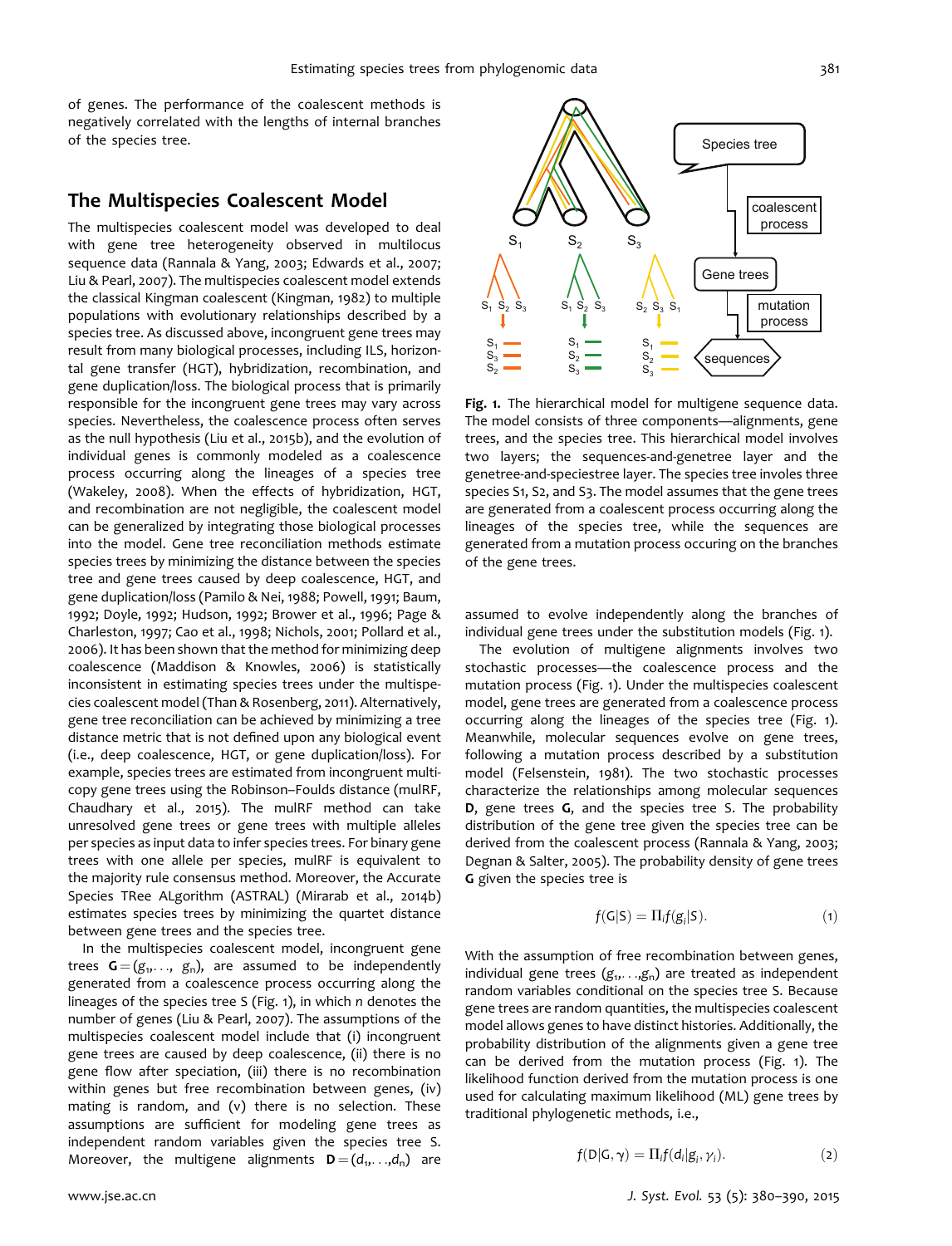In Equation (2),  $y_i$  represents the parameters of the substitution model for gene i. Combining Equations (1) and (2), the likelihood function of the species tree S is given by

$$
\iota(S|D) = \int_G f(D|G,\gamma) f(G|S) dG. \tag{3}
$$

From Equation (3), genetic variation of multigene sequence data is the consequence of the combination of coalescence and mutation processes. The coalescence process results in genetic variation between genes; the mutation process results in genetic variation within genes. Both coalescence and mutation variation can influence the accuracy of species tree estimation.

## Coalescent-Based Methods for Estimating Species Trees

A number of coalescent-based methods have been developed for estimating species trees from multigene sequence data. The Bayesian coalescent approaches estimate species trees from alignments (single or multiple alleles) (Table 1) using both the likelihood function and the prior distribution of the species tree (Liu & Pearl, 2007; Liu et al., 2008; Heled & Drummond, 2009). Bayesian inference is based on the posterior probability distribution approximated by a sample of species trees generated from a Markov Chain Monte Carlo (MCMC) algorithm. The Bayesian approach involves intensive computation. Thus, it is not practical to apply the Bayesian approach to genome-scale sequence data. To reduce computational cost, various coalescent-based methods were developed to estimate species trees in two steps estimating gene trees from multigene sequences and then estimating the species tree from the estimated gene trees. Carstens & Knowles (2007) proposed a coalescent-based approach for estimating species trees from a collection of estimated gene trees. Given the estimated gene trees, this approach calculates the likelihood scores of all possible species trees (Degnan & Salter, 2005). The best tree is selected by a likelihood ratio test with the correction for multiple comparisons (Anisimova & Gascuel, 2006). Because this approach needs to calculate the likelihood scores of all possible species trees, it cannot be used to reconstruct phylogenies that involve a large number of taxa.

Numerous phylogenetic methods estimate species trees using the summary statistics of a set of gene trees (Table 1). Due to their computational advantages, gene-tree-based coalescent methods have been primarily adopted in phylogenomic data analysis. However, the performance of genetree-based methods can be significantly affected by the fact that those methods do not utilize all phylogenetic information contained in molecular sequence data (Liu et al., 2015b). As one of the gene-tree-based methods, Global LAteSt Split (GLASS) (Mossel & Roch, 2007), which is also called the Maximum tree (Liu et al., 2010b), clusters species using minimum coalescence times. Given true gene trees, GLASS and the Maximum tree are statistically consistent under the multispecies coalescent model, as the number of genes goes to infinity. If population size parameter  $\theta$  is constant across populations on the species tree, the Maximum tree is the ML estimate of the species tree (Liu et al., 2010b). However, when gene trees are estimated from DNA sequences, the minimum coalescence time across gene trees converges to 0 as the number of genes grows because the probability that two arbitrary sequence shave exactly the same nucleotides is positive. Since the species tree is estimated by the minimum coalescent times, the biased minimum coalescence times can consistently produce the wrong estimate of the species tree. Thus, when gene trees are estimated from DNA sequences, GLASS and the Maximum tree are statically inconsistent (Degiorgio & Degnan, 2014). The principle of clustering species by minimum coalescence times is also implemented in the software Species Tree Estimation using ML, or STEM (Kubatko et al., 2009). In contrast, the STEAC method estimates species trees using average coalescence times, which is more robust to the estimation error of coalescence times. Moreover, Liu et al. (2009b) proposed to estimate species trees using average ranks of gene coalescence times (STAR). The STAR method estimatesthe species tree by a neighbor-joining tree built from a distance matrix, in which the entries are twice the average ranks across gene trees. Simulation studies suggest that STAR outperforms STEAC, when the estimation error of coalescence times is large. The STAR and STEAC methods can quickly infer phylogenies even for large-scale phylogenomic data (Liu et al., 2009a). When the true gene trees are given, STAR and STEAC are statistically consistent in estimating species trees (Liu et al., 2009b; Allman et al., 2013; Degnan, 2013). Both methods are robust to a limited amount of

Table 1 Coalescent methods for estimating species trees

|               | Input      | Output  | Method             | Website                                          | Speed |
|---------------|------------|---------|--------------------|--------------------------------------------------|-------|
| ASTRAL        | Gene trees |         | Summary statistics | https://github.com/smirarab/ASTRAL               | Fast  |
| *BEAST        | Alignments | T and B | Bayesian method    | http://beast.bio.ed.ac.uk/Main Page              | Slow  |
| <b>BEST</b>   | Alignments | T and B | Bayesian method    | http://www.stat.osu.edu/~dkp/BEST/introduction/  | Slow  |
| <b>BUCKy</b>  | Gene trees |         | Bayesian method    | http://www.stat.wisc.edu/ $\sim$ ane/bucky/      | Slow  |
| GLASS         | Gene trees | T and B | Summary statistics | http://code.google.com/p/phybase/downloads/list  | Fast  |
| MP-EST        | Gene trees | T and B | Likelihood method  | http://bioinformatics.publichealth.uga.edu/      | Fast  |
| NJst          | Gene trees |         | Summary statistics | http://bioinformatics.publichealth.uga.edu/      | Fast  |
| <b>STAR</b>   | Gene trees |         | Summary statistics | http://bioinformatics.publichealth.uga.edu/      | Fast  |
| <b>STEAC</b>  | Gene trees |         | Summary statistics | http://bioinformatics.publichealth.uga.edu/      | Fast  |
| <b>STELLS</b> | Gene trees | T and B | Likelihood method  | http://www.engr.uconn.edu/~ywu/STELLS.html       | Slow  |
| <b>STEM</b>   | Gene trees |         | Likelihood method  | http://www.stat.osu.edu/~lkubatko/software/STEM/ | Fast  |

B, branch lengths of the species tree; T, topology of the species tree.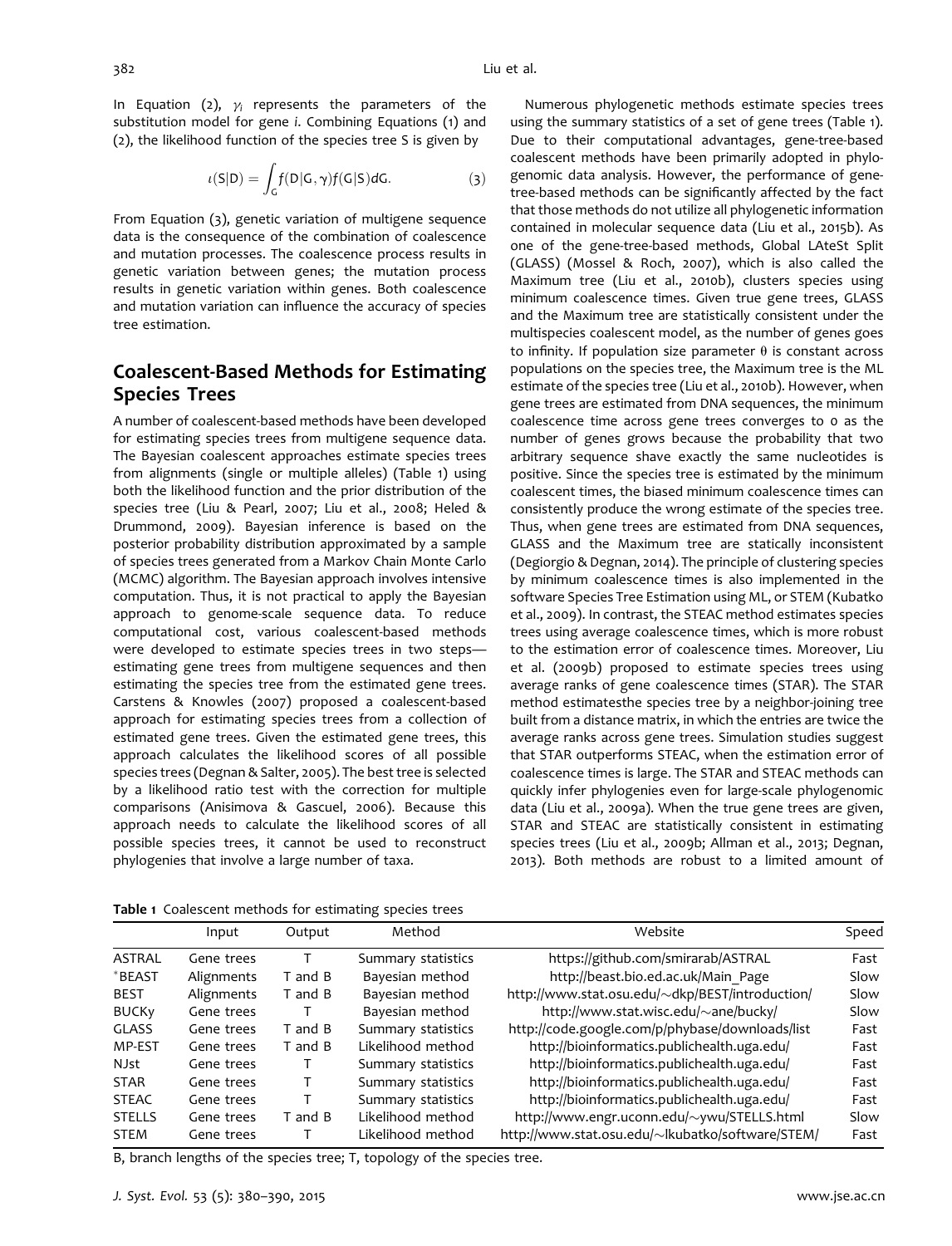horizontal transfer as well as deviations from the molecular clock assumption, because some small values of coalescence times due to horizontal transfer or rate variation in a small number of genes do not have major effects on the average ranks and average coalescence times when the number of genes is moderate or large. STELLS (Wu, 2012) estimates the species tree from a set of gene trees by maximizing the probability of gene trees given the species tree under the multispecies coalescent model (Degnan & Salter, 2005). Liu et al. (2010a) introduced a maximum pseudo-likelihood method for estimating species trees (MP-EST). The MP-EST method estimates the species tree by maximizing the pseudolikelihood of the triplets in the species tree. Unlike most summary-statistics-based methods, the MP-EST method is able to estimate both the topology and branch lengths (in coalescent units) of the species tree. Given the true gene trees, MP-EST is statistically consistent, as the number of genes increases to infinity. Moreover, if the sequence length also goes to infinity, MP-EST based on the estimated gene treescan consistently recover the true species tree under the multispecies coalescent model (Liu et al., 2010a).

The coalescent methods described above require that the input trees must be rooted gene trees. A distance method, NJst, can infer species trees from unrooted gene trees (Liu & Yu, 2011). In the NJst method, the distance between two species is defined as the average number of internal nodes between two species across gene trees. The species tree is estimated by the neighbor-joining tree built from the distance matrix. ASTRAL can estimate species trees from unrooted gene trees, because it minimizes the quartet distance between gene trees and the species tree(Mirarab et al., 2014b). When gene trees are accurately estimated, both NJst and ASTRAL methods are statistically consistent under the multispecies coalescent model. BUCKy is a phylogenetic program for Bayesian concordance analysis (Ane et al., 2007). BUCKy estimates concordance trees (or population trees) by calculating concordance factors (or quartet concordance factors) of a group of estimated gene trees. Both ASTRAL and BUCKy do not rely on any biological process to explain discordant gene trees. Thus, ASTRAL and BUCKy are not coalescent methods per se. However, because both methods are statistically consistent under the multispecies coalescent model, they are categorized as coalescent methods in this paper (Table 1).

## Coalescent versus Concatenation

Probabilistic models are the foundations of statistical phylogenetic inference. Thus, model comparison is critical in phylogenetic analysis. The concatenation model implicitly assumes that all genes evolved with the same history (Edwards, 2009). Under the concatenation model, gene trees **G** are identical with the species tree S, i.e.,  $g_i = S$  for  $i = 1, \ldots, n$ . Since the sites evolve independently, the likelihood function of the species tree S is the product of the likelihoods of individual sites, i.e.,

$$
\iota_{con}(S|D) = \Pi_i f(d_i|g_i, \gamma_i) = \Pi_i f(d_i|S, \gamma_i)
$$
 (4)

In contrast, gene trees in the multispecies coalescent model are independent random variables conditional on the species tree. To simply the multispecies coalescent model, it is assumed that one allele is sampled from each species. When the species tree has long internal branches (in coalescent units), the gene trees generated under the multispecies coalescent model have the same or similar topology. As the population size parameter  $\theta = 4\mu N_e$  ( $\mu$  is the mutation rate and  $N_e$  is the effective population size) goes to  $o$ , the coalescence times of the gene trees converge to the species divergence times of the species tree. Thus, when the species tree has long internal branches and small  $\theta$ , the multispecies coalescent model reduces to the concatenation model (Liu et al., 2015b). The likelihood function of the species tree under the multispecies coalescent model reduces to

$$
\iota_{\text{coal}}(S|D) = \int_{G} f(D|G, \gamma) f(G|S) dG = f(D|G, \gamma)
$$
  
=  $\Pi_{if}(d_i|S, \gamma_i)$  (5)

The likelihood function (5) of the multispecies coalescent model equals the likelihood function (4) of the concatenation model. Thus, when the species tree has long internal branches and small  $\theta$ , the Bayesian coalescent approaches and the concatenation methods perform similarly in estimating species trees because they use the same likelihood function to infer species trees. However, gene-tree-based coalescent methods do not use the full information of the sequence data. It is expected that the Bayesian approaches outperform the gene-tree-based coalescent methods in estimating species trees. Thus, when ILS is low and gene trees are poorly estimated, the concatenation method may outperform genetree-based coalescent methods. However, the performance of the gene-tree-based coalescent methods can be improved by increasing the number of genes.

In contrast, the concatenation analyses may consistently estimate wrong species trees when the internal branches of species trees are short (Roch & Steel, 2015). The poor performance of the concatenation method cannot be improved by increasing the number of genes. Previous studies have compared by simulation the performance of the concatenation and coalescent methods for a finite number of genes. In general, gene-tree-based coalescent methods outperform concatenation methods when there is a high degree of ILS, i.e., a large variation among gene trees. Since high ILS is most likely to occur on the short branches of the species tree, it indicates that coalescent methods are more accurate than the concatenation methods in estimating the short branches of the species tree. On the other hand, when there is high uncertainty in gene tree estimation, the concatenation methods may outperform the coalescent methods in estimating the long branches of the species tree. When gene trees are poorly estimated, we would expect that both concatenation and coalescent methods produce poorly supported estimates of the species tree. However, when increasing the number of genes, coalescent methods can accurately estimate the species tree with a high probability.

The coalescent-based methods have been applied to estimate species trees in a number of empirical studies. Song et al. (2012) used both coalescent and concatenation methods and incorporated 447 nuclear genes from 33 mammalian species and four outgroup species to address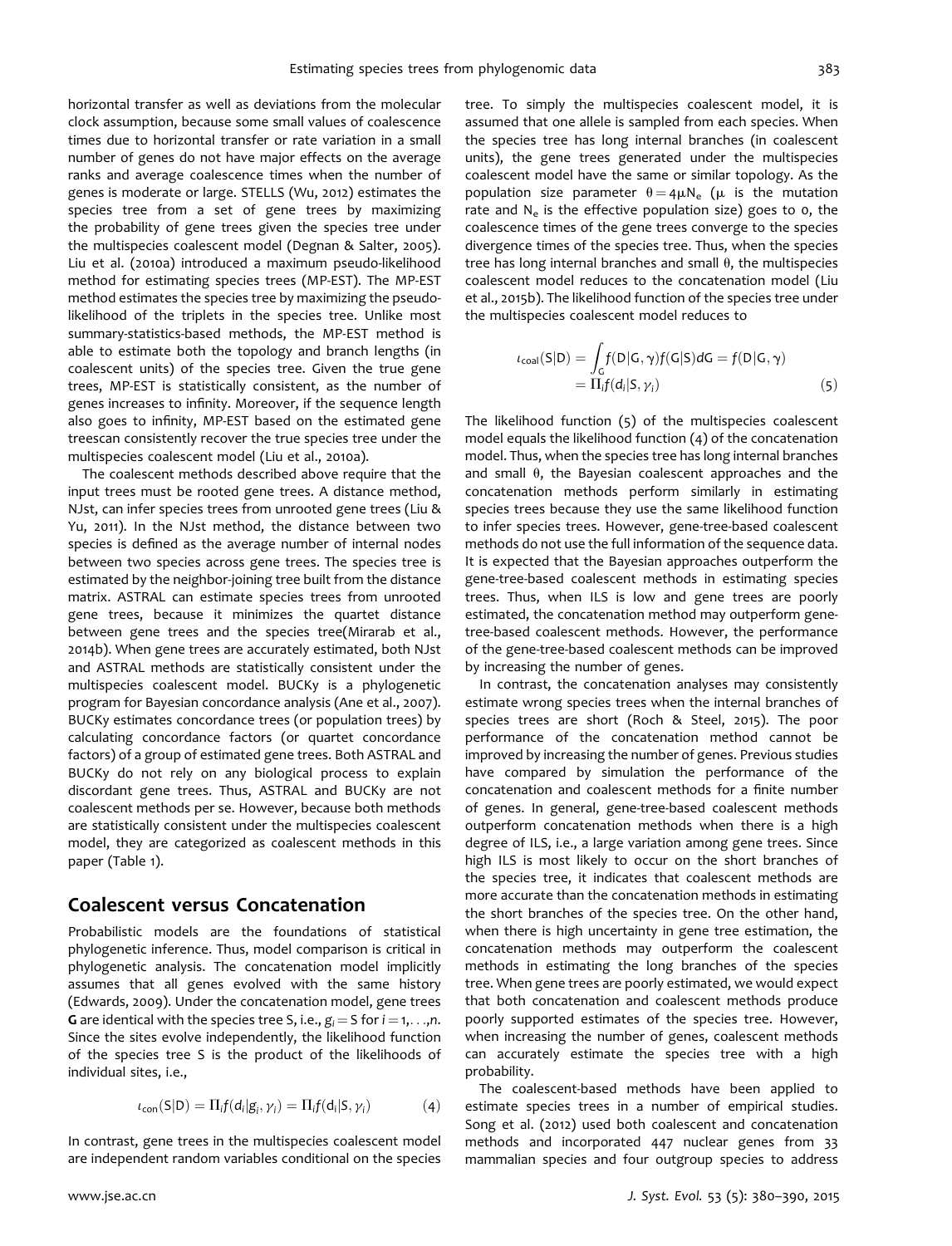384 Liu et al.

the effect of ILS on estimating deep-level phylogeny of mammals. The mammalian genomic data exhibit considerable gene tree heterogeneity, as all 447 gene trees differ from the estimated species tree in topology. Such high level of ILS in data exerted different influence on the performance of coalescent and concatenation methods in estimating species phylogenies. Coalescent methods, which take gene tree heterogeneity into account, were able to estimate a reliable and consistent species phylogeny for mammals, and showed a positive correlation between the number of genes and the nodal support values for nodes that exhibit high amount of ILS. In contrast, concatenation methods, which assume homogeneous gene tree across loci, can result in conflicting but strongly support phylogenies for mammals from different subsamples of loci. The mammalian genomic data will be used in simulation to compare the performance of coalescentbased and concatenation methods. In addition, gene-treebased coalescent methods were employed to estimate the phylogenetic placement of Amborella (Xi et al., 2014). Their results showed that rate variation among sites can mislead the results of concatenation methods, as fast and slow evolving sites support conflict and strongly supported phylogenies. Coalescent methods, on the other hand, were able to infer a consistent placement for Amborella from either fast or slow evolving sites. These empirical studies demonstrated that coalescence-based methods are able to estimate accurate species trees from genome-scale data with high level of ILS or rate variation, whereas this complexity can lead concatenation methods to generate misleading results (Xi et al., 2014).

## Performance of Species Tree Estimation Methods

#### Simulation for the 5-taxon species tree

The amount of phylogenetic signal in the DNA sequence data is determined by genetic variation generated from the coalescence and mutation processes. We used simulation to evaluate the effects of deep coalescence and mutation on species tree estimation. Gene tree variation due to ILS is positively correlated with the population size parameter  $\theta$ . Two values of  $\theta$  were chosen to simulate high and low ILS. To simulate high uncertainty in gene tree estimation, the branch lengths of gene trees were shorten by multiplying with a small constant. Specifically, gene trees were generated from a fivetaxon species tree with one allele per species under the multispecies coalescent model using an R package Phybase (Liu & Yu, 2010). The population size parameter  $\theta$  was constant across the internal branches of the species tree. Two values (0.02, 0.0002) of  $\theta$  were considered to simulate high and low ILS. When  $\theta = 0.02$ , 90% of the simulated gene trees are incongruent with the species tree (i.e., high ILS). As the distribution of gene trees is almost flat, gene trees have little coalescent signal for accurately estimating species trees. When  $\theta = 0.0002$ , all simulated gene trees are congruent with the species tree (i.e., no ILS), which satisfies the assumption of the concatenation model. In this case, the multispecies coalescent model reduces to the concatenation model. The simulated gene trees were used as the input data to estimate the species tree by the gene-tree-based coalescent methods. Each simulation was repeated 100 times. To evaluate the

effect of uncertainty in gene tree estimation, the branch lengths of gene trees were multiplied with a scale parameter  $=$  0.2, 0.4, 0.6, 0.8, or 1.0. Gene trees with short branches  $(scale = 0.2)$  tend to have large estimation errors. DNA sequences were then simulated from the rescaled gene trees using Seq-Gen (Rambaut & Grassly, 1997) with the Jukes– Cantor model (Jukes & Cantor, 1969). We estimated gene trees from the simulated sequences using PhyML (Guindon & Gascuel, 2003) with the Jukes–Cantor model. Finally, the estimated gene trees were used to infer the species tree. Each simulation was repeated 100 times. Since all gene trees simulated with  $\theta$  = 0.0002 have the same topology, topological variation among the estimated gene trees was caused solely by the mutation process.

For high ILS ( $\theta = 0.02$ ), gene-tree-based coalescent methods can accurately estimate the species tree with a high probability as the number of genes increases (Fig. 2). The coalescent methods outperform greedy consensus and concatenation for all simulations with high ILS (Fig. 2). Given the true gene trees, NJst and STAR appear to outperform MP-EST and ASTRAL when the number of genes is small (Fig. 2). In our simulations, there is no significant difference in the performance of STAR, MP-EST, ASTRAL, and NJst. When gene trees are estimated from DNA sequences, the probability of estimating the true species tree for all coalescent methods decreases as the scale parameter  $\mu$  decreases from 1.0 to 0.2 (Fig. 2). Because small  $\mu$  results in large uncertainty in estimating gene trees, this result suggests that gene tree estimation error reduces the performance of gene-tree-based coalescent methods. The negative effect of gene tree uncertainty becomes more severe when the number of genes is small (Fig. 2). In the presence of high uncertainty of gene tree estimation, all gene-tree-based coalescent methods perform similarly in recovering the true species tree.

When the sequence data were simulated with no ILS (i.e.,  $\theta$  = 0.0002), gene-tree-based coalescent methods can accurately estimate the species tree for all simulations as the number of genes increases (Fig. 2). Moreover, the species tree with no ILS is more likely to be recovered by gene-tree-based coalescent methods than the species tree with high ILS, because high ILS further increases the variability among the estimated gene trees. All gene-tree-based coalescent methods perform equally well in estimating the true species tree, but concatenation appears to outperform all gene-tree-based coalescent methods for scale  $= 0.2$  and a small number of genes (ngene  $=$  10) (Fig. 2). This result is consistent with our expectation discussed in the previous section. Moreover, the performance of all species tree estimation methods can be dramatically improved by increasing the number of genes (Fig. 2).

#### Simulation for the Mammalian tree

We simulated DNA sequences from the MP-EST tree estimated from a mammalian dataset. The mammalian dataset contained DNA sequences from 447 loci for 37 species (Song et al., 2012). We used the MP-EST tree built from the mammalian dataset as the true species tree to generate gene trees under the multispecies coalescent model. Mirarab et al. (2014a) used the same mammalian tree to compare the performance of greedy consensus, concatenation, and MP-EST. We re-estimated the branch lengths of the true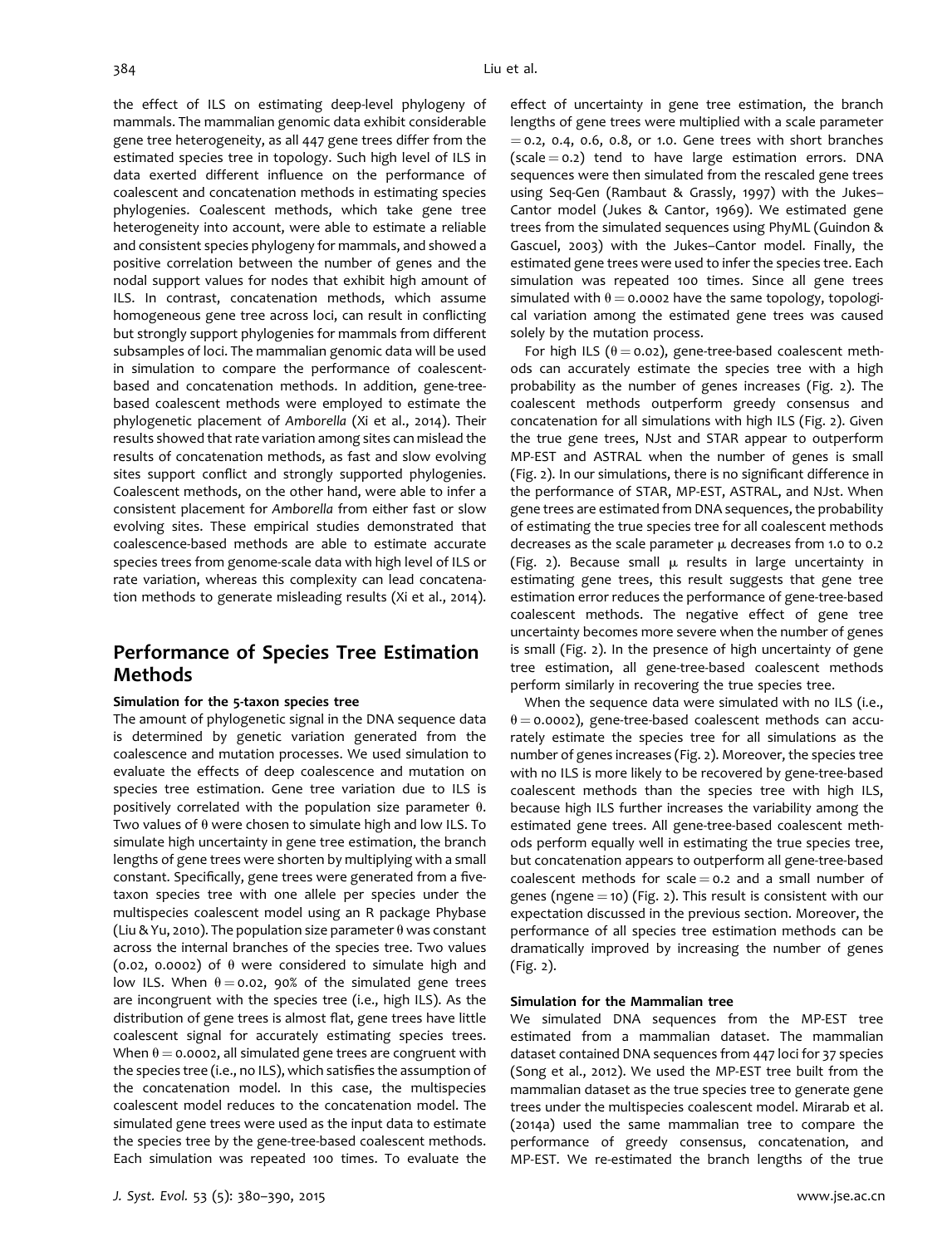

Fig. 2. The heat map for the performance of species tree estimation methods. Gene trees (10, 20, 40, 60, 80, and 100) were generated from a five-taxon species tree with the population size parameter  $\theta$  = 0.02 or 0.0002. High incomplete lineage sorting (ILS) for  $\theta = 0.02$  and no ILS for  $\theta = 0.0002$ . The branch lengths of the gene trees were multiplied by a scale parameter  $(scale = 0.2, 0.4, 0.6, 0.8, 1.0)$ . Gene trees were then used to simulate DNA sequences under the Jukes–Cantor model. The colors represent the proportions of the correct species tree estimated by ASTRAL, STAR, greedy consensus, MP-EST, NJst, and concatenation.

species tree from the sequences concatenated across 447 loci using PhyML with the GTR $+\Gamma$  model (Tavaré, 1986; Yang, -<br>1994) We converted the species tree to an ultrametric tree by 1994). We converted the species tree to an ultrametric tree by equalizing the distances from the tips to the root of the tree (Fig. 3a). The population size parameter  $\theta = 0.05$  was constant on the entire tree. In this simulation, we compared the performance of different species tree estimation methods. Moreover, we investigated the correlation between the performance of species tree estimation methods and the lengths of internal branches of the species tree. We simulated 100 and 500 gene trees from the true species tree under the multispecies coalescent model using Phybase. Then, we simulated DNA sequences of 1000 base pairs from gene trees using Seq-Gen with the Jukes–Cantor model. We estimated gene trees from the simulated sequence data using PhyML with the Jukes–Cantor model. The estimated gene trees were then used as the input data of STAR, MP-EST, ASTRAL, greedy

consensus, and NJst to estimate the species tree. In addition, we built ML trees for the concatenated sequences using PhyML with the Jukes–Cantor model. Each simulation was repeated 100 times. To evaluate the performance of species tree estimation methods, we calculated the positive branch rate for each branch of the species tree. The positive branch rate for branch i is the proportion of the estimated species trees in which branch i is successfully recovered. Moreover, we calculated the correlation between the positive branch rate and the length of the internal branch of the species tree.

The true species tree has short and long internal branches (in mutation units, Fig. 3a). As the population size parameter  $\theta$  = 0.05 is constant across internal branches of the species tree, the branch lengths in coalescent units are equal to the branch lengths in mutation units divided by the population size parameter  $\theta = 0.05$  (Fig. 3b). According to coalescent theory, short branches (in coalescent units) are associated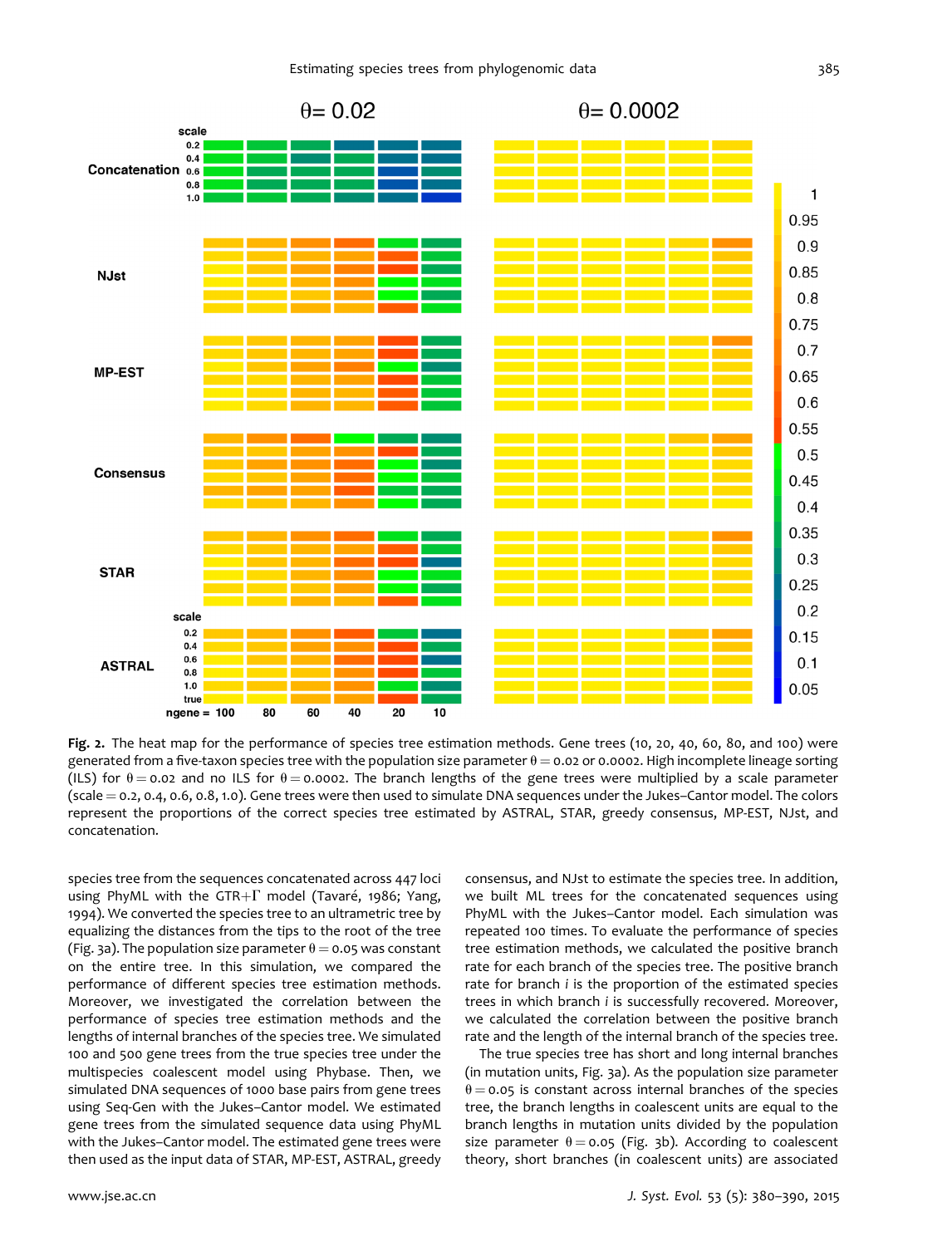

Fig. 3. Simulation results for the Mammalian tree. a, The species tree used for simulating DNA sequence data. There are short and long internal branches in the species tree. b, The average positive branch rates for species tree estimation methods. The average positive branch rate is equal to the average of the positive branch rates across all internal branches of the species tree. DNA sequences were simulated from 100 and 500 genes. c, The positive branch rate on each internal branch of the species tree for the 100 genes simulation. On each branch, the numbers (from left to right) are the positive branch rates of ASTRAL, concatenation, greedy consensus, MP-EST, NJst, and STAR, respectively. The short branches (branch length < 0.005 in mutation units) are highlighted. d, The positive branch rate for the 500 genes simulation. The positive branch rates of all species tree estimation methods increase when the number of genes increases to 500. On each branch, the numbers (from left to right) are the positive branch rates of ASTRAL, concatenation, greedy consensus, MP-EST, NJst, and STAR, respectively.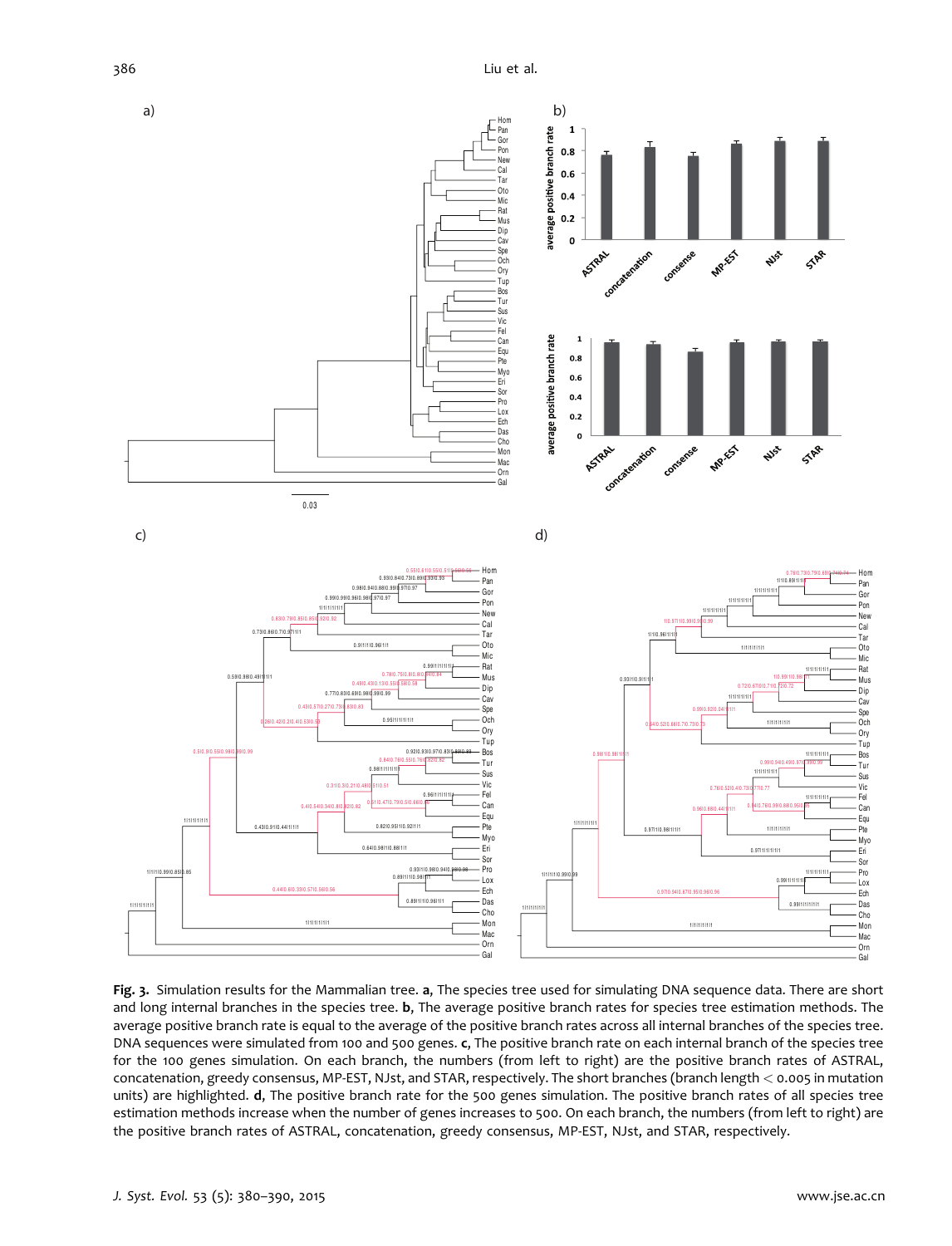

Fig. 4. The correlation between the positive branch rate and the length of the internal branch of the species tree.

with high ILS. Overall, the average positive branch rates of STAR and NJst are higher than those of other species tree estimation methods (Fig. 3b). In contrast, ASTRAL and consensus receive the lowest average positive branch rate (Fig. 3b). Increasing the number of genes can improve the performance of species tree estimation methods. For 500 genes, the positive branch rates of the species tree estimation methods except concatenation (0.94) and greedy consensus (0.86) are greater than 0.95. The improvement is more significant for the coalescent-based methods than for concatenation (Fig. 3b). When the number of gene trees increases to 500, ASTRAL performs better than the concatenation and consensus methods (Fig. 3b). Moreover, the positive branch rates for short internal branches are less than those for long internal branches of the species tree (Figs. 3c, 3d). The positive branch rates of MP-EST, STAR, and NJst are higher than those of ASTRAL, concatenation, and greedy consensus (Figs. 3c, 3d). In general, the poor performance of

ASTRAL and consensus is more significant for short internal branches of the species tree (Fig. 3c). In addition, the positive branch rate is positively correlated with the length of the internal branch of the species tree for all species tree estimation methods (Fig. 4).

## Conclusions

Genome-scale data have become increasingly available in phylogenetic studies. Empirical analyses have demonstrated strong evidence of heterogeneous gene trees. There are a number of biological processes that can cause discrepancy between gene trees and species trees. A reasonable mathematical model for analyzing genome-scale data should treat gene trees as random variables that may vary across genes. Since the multispecies coalescent model allows gene trees to vary across genes, it is more realistic than the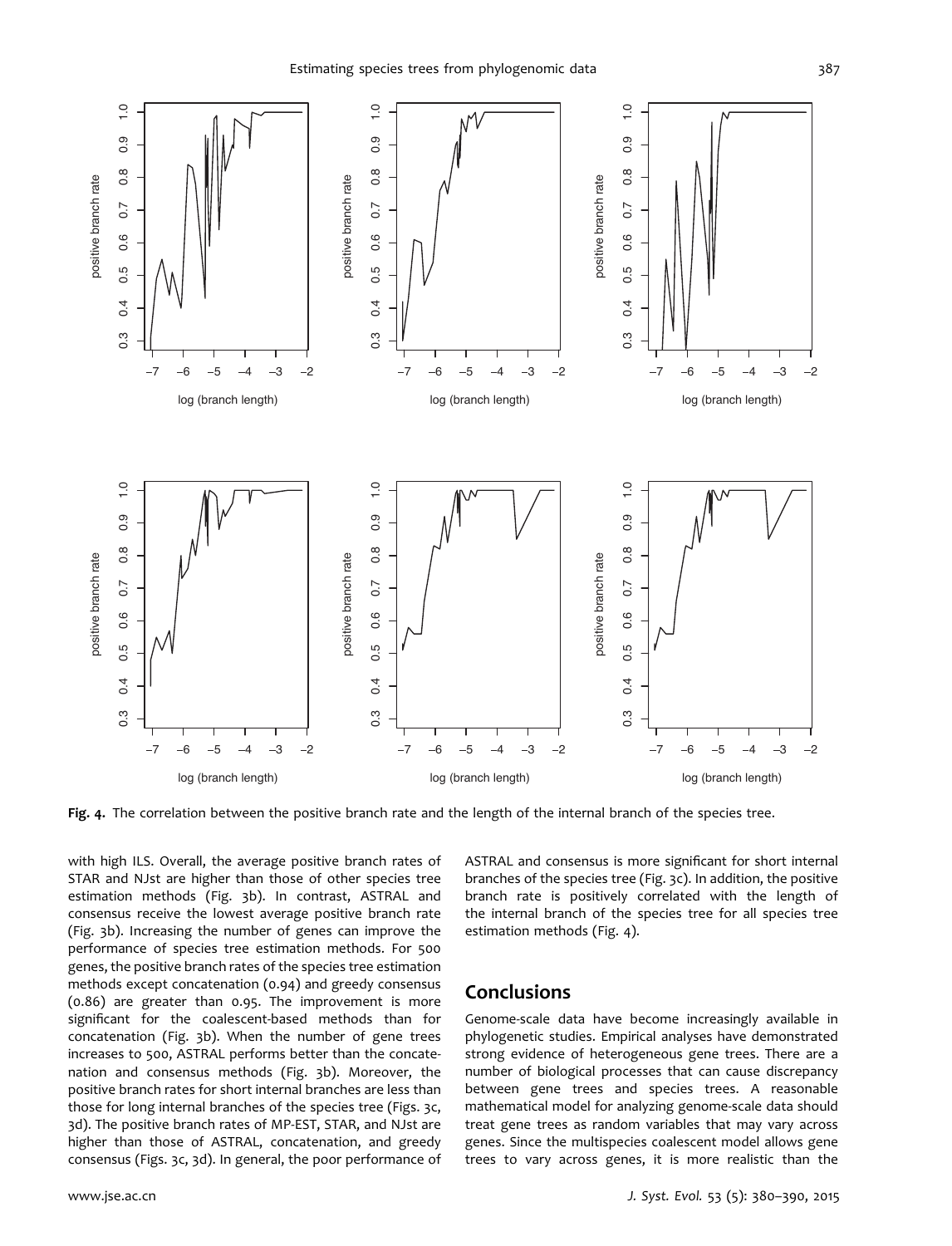concatenation model that assumes the same tree for all genes. In fact, under certain conditions, the multispecies coalescent model reduces to the concatenation model. Thus, the coalescent methods perform well under the concatenation model, but the concatenation methods may perform poorly under the multispecies coalescent model, especially when the internal branches of the species tree are short.

The evolution of multigene sequences involves two random processes; the coalescent and mutation processes. The performance of a species tree estimation method (coalescent or concatenation) is determined bythe sampling error from the combination of the two processes. When gene trees have the same topology, the Bayesian coalescent methods and the concatenation methods perform equally well, because they use the same likelihood function to make inference about the species tree. In contrast, the gene-tree-based coalescent methods estimate species trees using only the topologies of gene trees. Thus, when gene tree variation is primarily caused by mutation errors, our simulation suggests that concatenation outperform the gene-tree-based coalescent methods. However, the performance of the gene-tree-based coalescent methods can be greatly improved by increasing the number of genes.

The coalescent-based methods are promising for accurately estimating species trees from phylogenomic data. The coalescent inference is based on the assumption that the multispecies coalescent model is a good approximation to the real biological process that causes incongruent gene trees. There are preliminary attempts to assess the goodness of fit of the multispecies coalescent model, but they were either limited to small data sets (Reid et al., 2014) or they were based on the distance between gene trees and the species tree (Song et al., 2012), which may not have the power to reject the multispecies coalescent model. Reid et al. (2014) evaluated the multispecies coalescent model in a Bayesian framework using posterior predictive simulation (PPS), in which the estimated gene trees were compared with the predictive distribution of gene trees. Since the predictive distribution of gene trees is generated from a Bayesian coalescent approach (i.e., \*BEAST), PPS is not able to evaluate the multispecies coalescent model for genome-scale sequence data. A powerful goodness of fittest is needed to validate the multispecies coalescent model for phylogenomic data.

## Acknowledgements

This work was supported by the United States National Science Foundation DMS-1222745 to L.L.

## References

- Allman ES, Degnan JH, Rhodes JA. 2013. Species tree inference by the STAR method and its generalizations. Journal of Computational Biology: A Journal of Computational Molecular Cell Biology 20: 50– 61.
- Ane C, Larget B, Baum DA, Smith SD, Rokas A. 2007. Bayesian estimation of concordance among gene trees. Molecular Biology and Evolution 24: 412–426.
- Anisimova M, Gascuel O. 2006. Approximate likelihood-ratio test for branches: A fast, accurate, and powerful alternative. Systematic Biology 55: 539–552.
- Baum BR. 1992. Combining trees as a way of combining data sets for phylogenetic inference, and the desirability of combining gene trees. Taxon 41: 3–10.
- Bloomquist EW, Suchard MA. 2010. Unifying vertical and nonvertical evolution: A stochastic ARG-based framework. Systematic Biology 59: 27–41.
- Brower AVZ, Desalle R, Vogler A. 1996. Gene trees, species trees, and systematics: A cladistic perspective. Annual Review of Ecology and Systematics 27: 423–450.
- Cao Y, Janke A, Waddell PJ, Westerman M, Takenaka O, Murata S, Okada N, Paabo S, Hasegawa M. 1998. Conflict among individual mitochondrial proteins in resolving the phylogeny of eutherian orders. Journal of Molecular Evolution 47: 307–322.
- Carstens BC, Knowles LL. 2007. Estimating species phylogeny from gene-tree probabilities despite incomplete lineage sorting: An example from Melanoplus grasshoppers. Systematic Biology 56: 400–411.
- Casci T. 2011. Phylogenomics: improving our family tree. Nature Reviews Genetics 12: 298–299.
- Chaudhary R, Fernandez-Baca D, Burleigh JG. 2015. MulRF: A software package for phylogenetic analysis using multi-copy gene trees. Bioinformatics 31: 432–433.
- De Queiroz A, Gatesy J. 2007. The supermatrix approach to systematics. Trends in Ecology & Evolution 22: 34–41.
- Degiorgio M, Degnan JH. 2014. Robustness to divergence time underestimation when inferring species trees from estimated gene trees. Systematic Biology 63: 66–82.
- Degnan JH. 2013. Evaluating variations on the STAR algorithm for relative efficiency and sample sizes needed to reconstruct species trees. Pacific Symposium on Biocomputing 262–272.
- Degnan JH, Rosenberg NA. 2009. Gene tree discordance, phylogenetic inference, and the multispecies coalescent. Trends in Ecology & Evolution 24: 332–340.
- Degnan JH, Salter LA. 2005. Gene tree distributions under the coalescent process. Evolution 59: 24–37.
- Doyle JJ. 1992. Gene trees and species trees—molecular systematics as one-character taxonomy. Systematic Botany 17: 144–163.
- Edwards SV. 2009. Is a new and general theory of molecular systematics emerging? Evolution 63: 1–19.
- Edwards SV, Liu L, Pearl DK. 2007. High-resolution species trees without concatenation. Proceedings of the National Academy of Sciences USA 104: 5936–5941.
- Felsenstein J. 1981. Evolutionary trees from DNA sequences: A maximum likelihood approach. Journal of Molecular Evolution 17: 368–376.
- Guindon S, Gascuel O. 2003. A simple, fast, and accurate algorithm to estimate large phylogenies by maximum likelihood. Systematic Biology 52: 696–704.
- Heled J, Drummond AJ. 2009. Bayesian inference of species trees from multilocus data. Molecular Biology and Evolution 27: 570– 580.
- Hillis DM, Allard MW, Miyamoto MM. 1993. Analysis of DNA sequence data: Phylogenetic inference. Methods in Enzymology 224: 456– 487.
- Hudson RR. 1992. Gene trees, species trees and the segregation of ancestral alleles. Genetics 131: 509–512.
- Jarvis ED, Mirarab S, Aberer AJ, Li B, Houde P, Li C, Ho SY, Faircloth BC, Nabholz B, Howard JT, Suh A, Weber CC, Da Fonseca RR, Li J,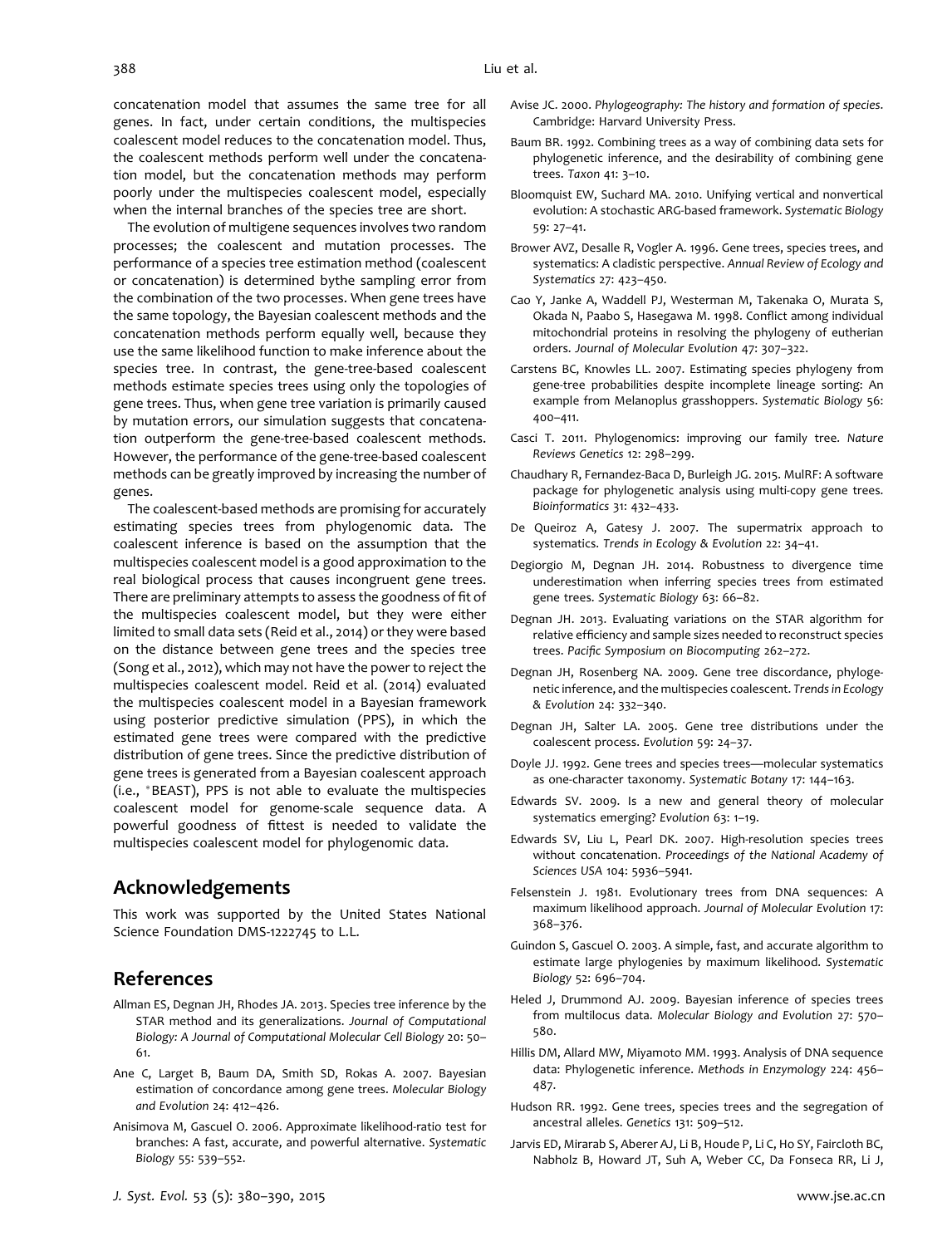Zhang F, Li H, Zhou L, Narula N, Liu L, Ganapathy G, Boussau B, Bayzid MS, Zavidovych V, Subramanian S, Gabaldon T, Capella-Gutierrez S, Huerta-Cepas J, Rekepalli B, Munch K, Schierup M, Lindow B, Warren WC, Ray D, Green RE, Bruford MW, Zhan X, Dixon A, Li S, Li N, Huang Y, Derryberry EP, Bertelsen MF, Sheldon FH, Brumfield RT, Mello CV, Lovell PV, Wirthlin M, Schneider MP, Prosdocimi F, Samaniego JA, Vargas Velazquez AM, Alfaro-Nunez A, Campos PF, Petersen B, Sicheritz-Ponten T, Pas A, Bailey T, Scofield P, Bunce M, Lambert DM, Zhou Q, Perelman P, Driskell AC, Shapiro B, Xiong Z, Zeng Y, Liu S, Li Z, Liu B, Wu K, Xiao J, Yinqi X, Zheng Q, Zhang Y, Yang H, Wang J, Smeds L, Rheindt FE, Braun M, Fjeldsa J, Orlando L, Barker FK, Jonsson KA, Johnson W, Koepfli KP, O'brien S, Haussler D, Ryder OA, Rahbek C, Willerslev E, Graves GR, Glenn TC, Mccormack J, Burt D, Ellegren H, Alstrom P, Edwards SV, Stamatakis A, Mindell DP, Cracraft J, Braun EL, Warnow T, Jun W, Gilbert MT, Zhang G. 2014. Whole-genome analyses resolve early branches in the tree of life of modern birds. Science 346: 1320–1331.

- Jukes TH, Cantor CR. 1969. Evolution of protein molecules. Mammalian protein metabolism. New York: Academic Press.
- Kingman J. 1982. On the genealogy of large populations. Journal of Applied Probability 19A: 27–34.
- Kubatko LS. 2009. Identifying hybridization events in the presence of coalescence via model selection. Systematic Biology 58: 478–488.
- Kubatko LS, Carstens BC, Knowles LL. 2009. STEM: Species tree estimation using maximum likelihood for gene trees under coalescence. Bioinformatics 25: 971–973.
- Kubatko LS, Degnan JH. 2007. Inconsistency of phylogenetic estimates from concatenated data under coalescence. Systematic Biology 56: 17–24.
- Kumar S, Filipski AJ, Battistuzzi FU, Kosakovsky Pond SL, Tamura K. 2012. Statistics and truth in phylogenomics. Molecular Biology and Evolution 29: 457–472.
- Leache AD, Rannala B. 2011. The accuracy of species tree estimation under simulation: A comparison of methods. Systematic Biology 60: 126–137.
- Liu L, Pearl DK. 2007. Species trees from gene trees: Reconstructing Bayesian posterior distributions of a species phylogeny using estimated gene tree distributions. Systematic Biology 56: 504– 514.
- Liu L, Pearl DK, Brumfield RT, Edwards SV. 2008. Estimating species trees using multiple-allele DNA sequence data. Evolution 62: 2080–2091.
- Liu L, Xi Z, Davis CC. 2015a. Coalescent methods are robust to the simultaneous effects of long branches and incomplete lineage sorting. Molecular Biology and Evolution 32: 791–805.
- Liu L, Xi Z, Wu S, Davis C, Edwards S. 2015b. Estimating phylogenetic trees from genome-scale data. Annals of the New York Academy of Sciences doi: 10.1111/nyas.12747
- Liu L, Yu L. 2010. Phybase: An R package for species tree analysis. Bioinformatics 26: 962–963.
- Liu L, Yu L. 2011. Estimating species trees from unrooted gene trees. Systematic Biology 60: 661–667.
- Liu L, Yu L, Edwards SV. 2010a. A maximum pseudo-likelihood approach for estimating species trees under the coalescent model. BMC Evolutionary Biology 10: 302–320.
- Liu L, Yu L, Kubatko LS, Pearl DK, Edwards SV. 2009a. Coalescent methods for estimating multilocus phylogenetic trees. Molecular Phylogenetics and Evolution 53: 320–328.
- Liu L, Yu L, Pearl DK. 2010b. Maximum tree: A consistent estimator of the species tree. Journal of Mathematical Biology 60: 95– 106.
- Liu L, Yu L, Pearl DK, Edwards SV. 2009b. Estimating species phylogenies using coalescence times among sequences. Systematic Biology 58: 468–477.
- Ma B, Li M, Zhang LX. 2000. From gene trees to species trees. SIAM Journal of Computation 30: 729–752.
- Maddison WP. 1997. Gene trees in species trees. Systematic Biology 46: 523–536.
- Maddison WP, Knowles LL. 2006. Inferring phylogeny despite incomplete lineage sorting. Systematic Biology 55: 21–30.
- Mirarab S, Bayzid MS, Warnow T. 2014a. Evaluating summary methods for multilocus species tree estimation in the presence of incomplete lineage sorting. Systematic Biology doi:10.1093/ sysbio/syu063
- Mirarab S, Reaz R, Bayzid MS, Zimmermann T, Swenson MS, Warnow T. 2014b. ASTRAL: Genome-scale coalescent-based species tree estimation. Bioinformatics 30: 541–548.
- Mossel E, Roch S. 2007. Incomplete lineage sorting: consistent phylogeny estimation from multiple Loci. IEEE/ACM Transactions on Computational Biology and Bioinformatics 7: 166–171.
- Nichols R. 2001. Gene trees and species trees are not the same. Trends in Ecology & Evolution 16: 358–364.
- Page RDM, Charleston MA. 1997. From gene to organismal phylogeny: Reconciled trees and the gene tree species tree problem. Molecular Phylogenetics and Evolution 7: 231–240.
- Pamilo P, Nei M. 1988. Relationships between gene trees and species trees. Molecular Biology and Evolution 5: 568–583.
- Pollard DA, Iyer VN, Moses AM, Eisen MB. 2006. Widespread discordance of gene trees with species tree in Drosophila: Evidence for incomplete lineage sorting. Plos Genetics 2: 1634–1647.
- Powell JR. 1991. Monophyly/paraphyly/polyphyly and gene/species trees—an example from Drosophila. Molecular Biology and Evolution 8: 892–896.
- Rambaut A, Grassly NC. 1997. Seq-Gen: An application for the Monte Carlo simulation of DNA sequence evolution along phylogenetic trees. Computer Applications in the Biosciences: CABIOS 13: 235– 238.
- Rannala B, Yang ZH. 2003. Bayes estimation of species divergence times and ancestral population sizes using DNA sequences from multiple loci. Genetics 164: 1645–1656.
- Rasmussen MD, Kellis M. 2012. Unified modeling of gene duplication, loss, and coalescence using a locus tree. Genome Research 22: 755–765.
- Reid NM, Hird SM, Brown JM, Pelletier TA, Mcvay JD, Satler JD, Carstens BC. 2014. Poor fit to the multispecies coalescent is widely detectable in empirical data. Systematic Biology 63: 322– 333.
- Roch S, Steel M. 2015. Likelihood-based tree reconstruction on a concatenation of alignments can be positively misleading. arXiv:1409.2051 [q-bio.PE].
- Song S, Liu L, Edwards SV, Wu S. 2012. Resolving conflict in eutherian mammal phylogeny using phylogenomics and the multispecies coalescent model. Proceedings of the National Academy of Sciences USA 109: 14942–14947.
- Swofford DL, Olsen GJ, Waddell PJ, Hillis DM. 1996. Phylogenetic inference. In Hillis DM, Moritz C, Mable BK eds. Molecular Systematics. Sunderland, MA: Sinauer. 407–514.
- Tavaré S. 1986. Some probabilistic and statistical problems in the analysis of DNA sequences. American Mathematical Society: Lectures on Mathematics in the Life Sciences 17: 57–86.
- Than CV, Rosenberg NA. 2011. Consistency properties of species tree inference by minimizing deep coalescences. Journal of